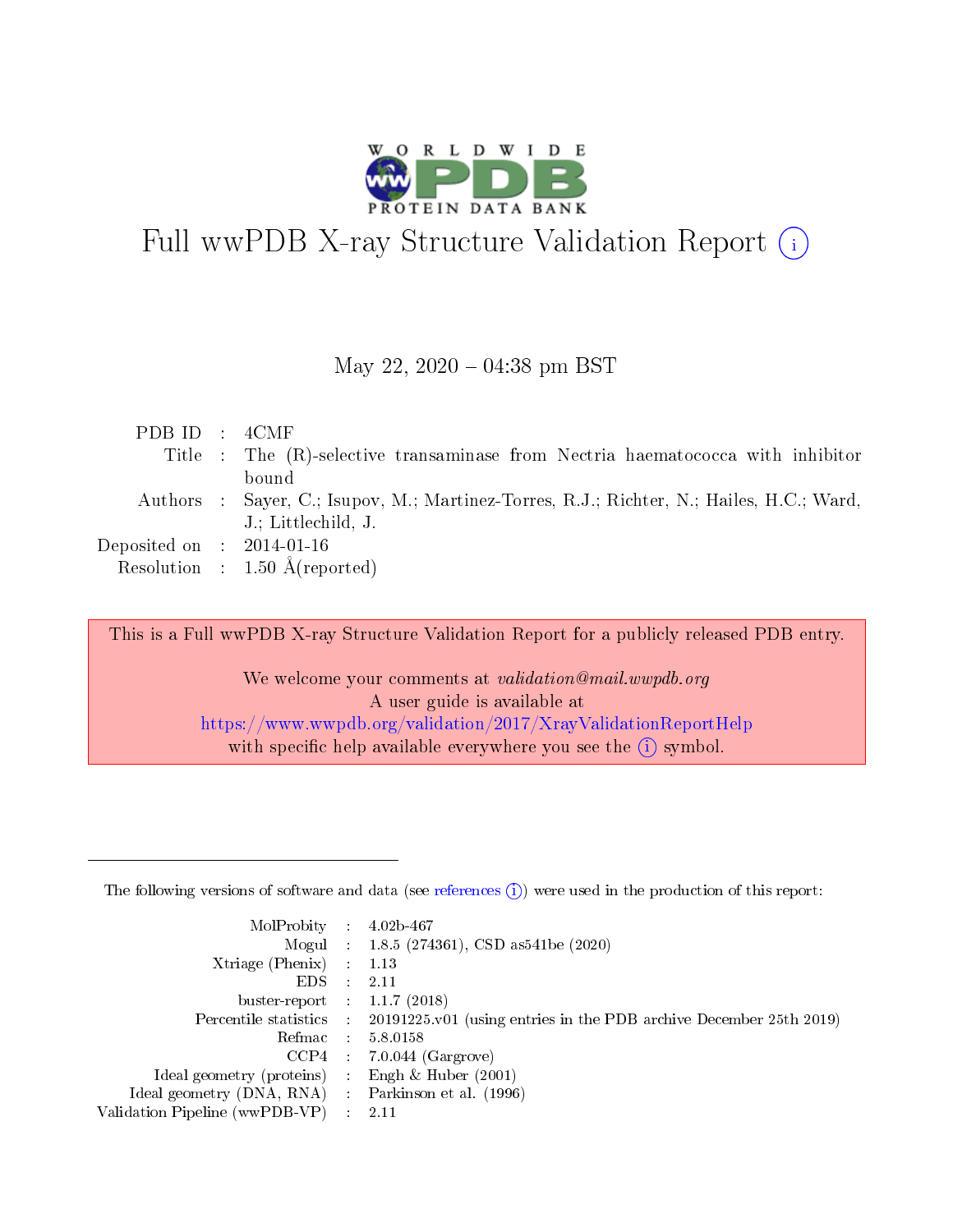# 1 [O](https://www.wwpdb.org/validation/2017/XrayValidationReportHelp#overall_quality)verall quality at a glance  $(i)$

The following experimental techniques were used to determine the structure: X-RAY DIFFRACTION

The reported resolution of this entry is 1.50 Å.

Percentile scores (ranging between 0-100) for global validation metrics of the entry are shown in the following graphic. The table shows the number of entries on which the scores are based.



| Metric                | Whole archive<br>$(\#\text{Entries})$ | Similar resolution<br>$(\#\text{Entries},\,\text{resolution}\,\,\text{range}(\textup{\AA}))$ |
|-----------------------|---------------------------------------|----------------------------------------------------------------------------------------------|
| $R_{free}$            | 130704                                | $2936(1.50-1.50)$                                                                            |
| Clashscore            | 141614                                | $3144(1.50-1.50)$                                                                            |
| Ramachandran outliers | 138981                                | $3066(1.50-1.50)$                                                                            |
| Sidechain outliers    | 138945                                | $3064(1.50-1.50)$                                                                            |
| RSRZ outliers         | 127900                                | $2884(1.50-1.50)$                                                                            |

The table below summarises the geometric issues observed across the polymeric chains and their fit to the electron density. The red, orange, yellow and green segments on the lower bar indicate the fraction of residues that contain outliers for  $>=3, 2, 1$  and 0 types of geometric quality criteria respectively. A grey segment represents the fraction of residues that are not modelled. The numeric value for each fraction is indicated below the corresponding segment, with a dot representing fractions  $\epsilon=5\%$  The upper red bar (where present) indicates the fraction of residues that have poor fit to the electron density. The numeric value is given above the bar.

| Mol | $\cap$ hain | Length      | Quality of chain |    |
|-----|-------------|-------------|------------------|----|
|     |             |             | 2%               |    |
|     |             | າດດ<br>ے ∟ر | 90%              | 9% |

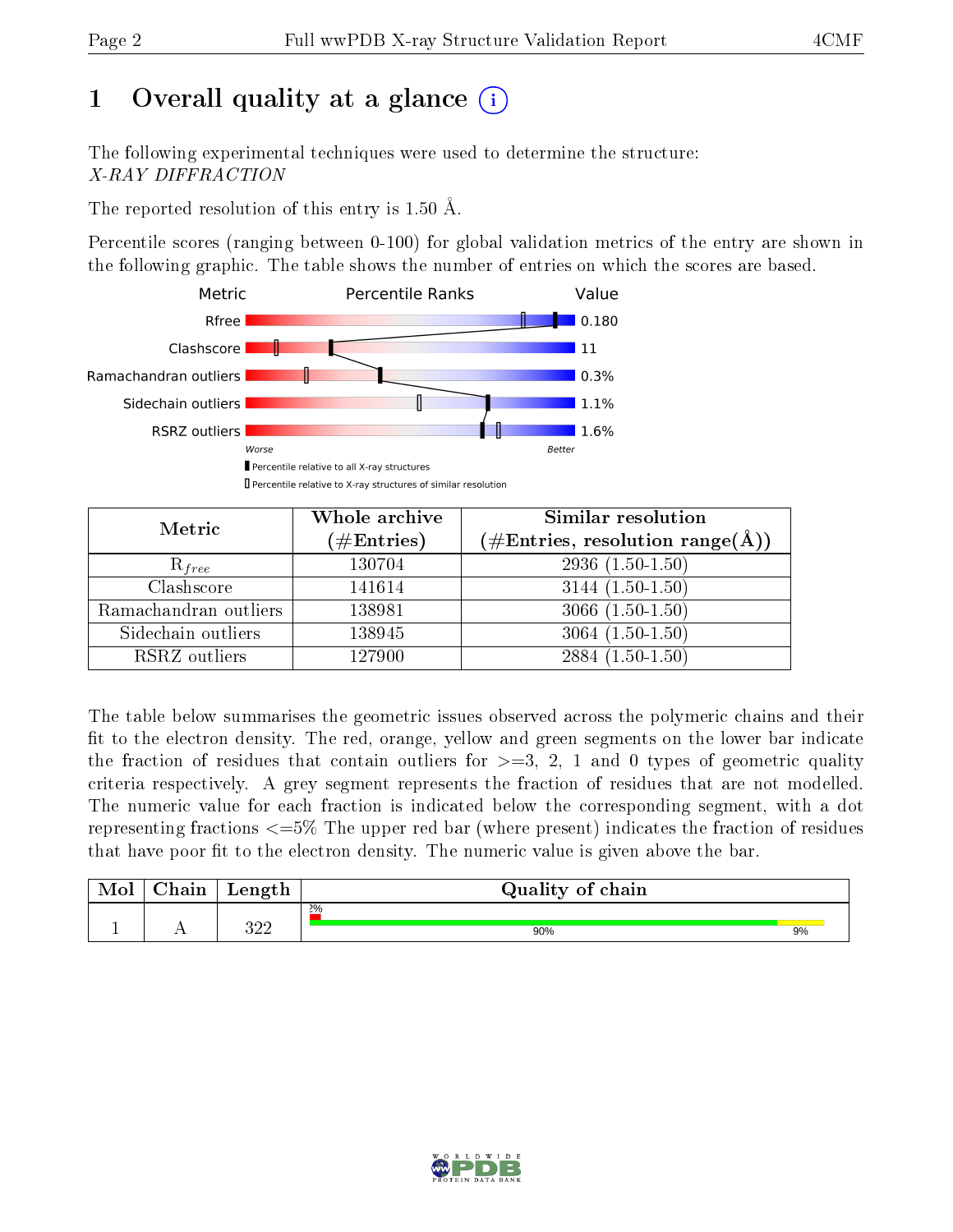# 2 Entry composition  $\left( \cdot \right)$

There are 5 unique types of molecules in this entry. The entry contains 3305 atoms, of which 0 are hydrogens and 0 are deuteriums.

In the tables below, the ZeroOcc column contains the number of atoms modelled with zero occupancy, the AltConf column contains the number of residues with at least one atom in alternate conformation and the Trace column contains the number of residues modelled with at most 2 atoms.

• Molecule 1 is a protein called AMINOTRANSFERASE.

| Mol | Chain | Residues |                          |     | Atoms |     |    | $\mathsf{ZeroOcc} \mid \mathsf{AltConf} \mid \mathsf{C}$ | $\bf{Trace}$ |
|-----|-------|----------|--------------------------|-----|-------|-----|----|----------------------------------------------------------|--------------|
|     |       | 322      | $\mathrm{Total}$<br>2756 | 779 | 468   | 492 | 17 |                                                          |              |

There are 2 discrepancies between the modelled and reference sequences:

| Chain |     | Residue   Modelled   Actual |                          | Comment | Reference                   |
|-------|-----|-----------------------------|--------------------------|---------|-----------------------------|
|       | 321 | - FH                        | <b>Contract Contract</b> |         | expression tag   UNP C7YVL8 |
|       | 322 | GLU                         | $\sim$                   |         | expression tag   UNP C7YVL8 |

 Molecule 2 is 3-[O-PHOSPHONOPYRIDOXYL]--AMINO-BENZOIC ACID (three-letter code: PXG) (formula:  $C_{15}H_{17}N_2O_7P$ ).



| Mol | $\top$ Chain   Residues | Atoms       |  |  |  | $ZeroOcc \mid AltConf \mid$ |  |  |
|-----|-------------------------|-------------|--|--|--|-----------------------------|--|--|
|     |                         | Total C N O |  |  |  |                             |  |  |

Molecule 3 is 2-AMINO-2-HYDROXYMETHYL-PROPANE-1,3-DIOL (three-letter code:

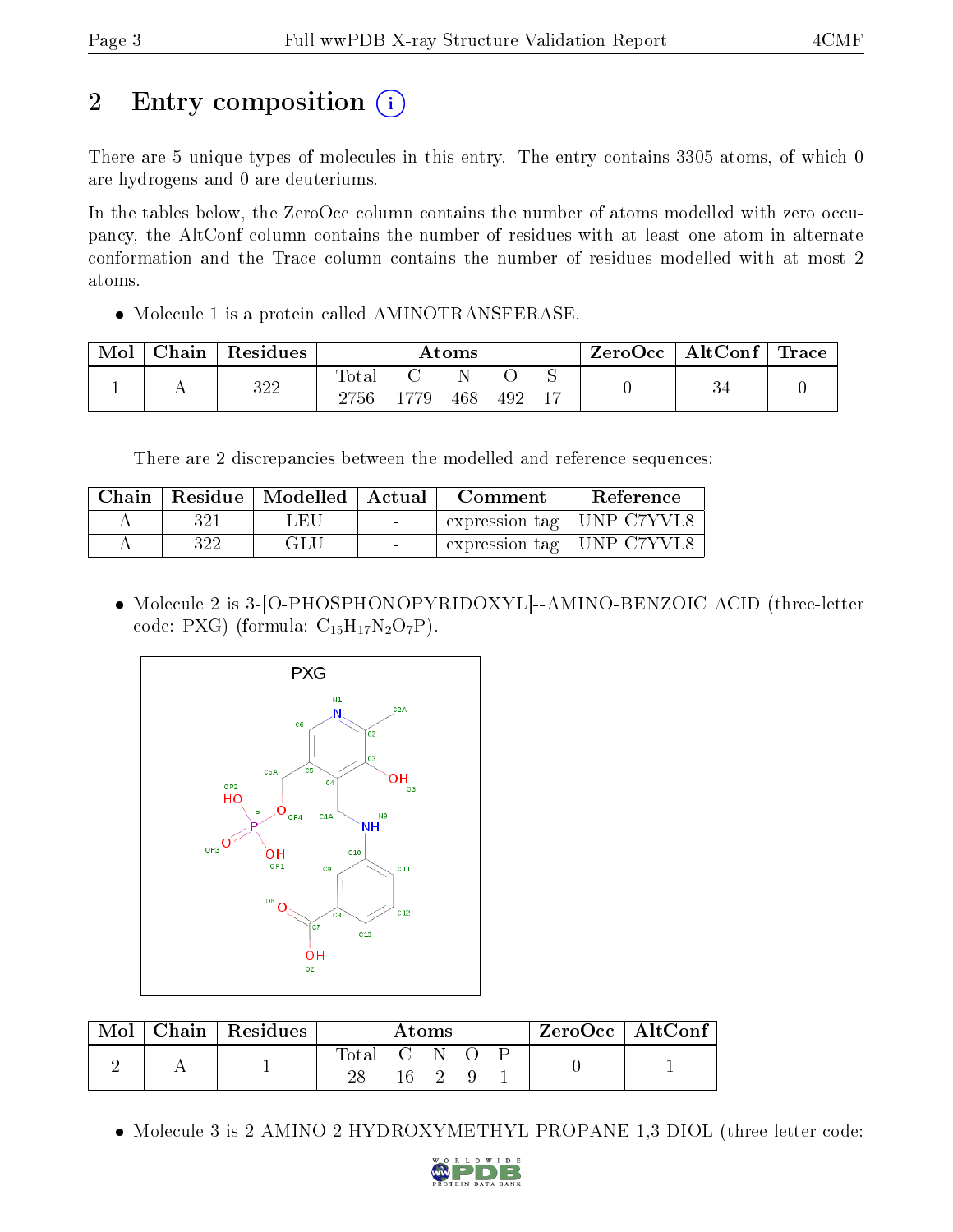TRS) (formula:  $C_4H_{12}NO_3$ ).



| Mol | $\mid$ Chain $\mid$ Residues | Atoms     |  |  | $^{\shortmid}$ ZeroOcc   AltConf $_{1}$ |  |
|-----|------------------------------|-----------|--|--|-----------------------------------------|--|
|     |                              | Total C N |  |  |                                         |  |

 $\bullet$  Molecule 4 is SULFATE ION (three-letter code: SO4) (formula: O<sub>4</sub>S).



|  | $\text{Mol}$   Chain   Residues | Atoms |  |  | $ZeroOcc$   AltConf. |
|--|---------------------------------|-------|--|--|----------------------|
|  |                                 | Total |  |  |                      |

 $\bullet\,$  Molecule 5 is water.

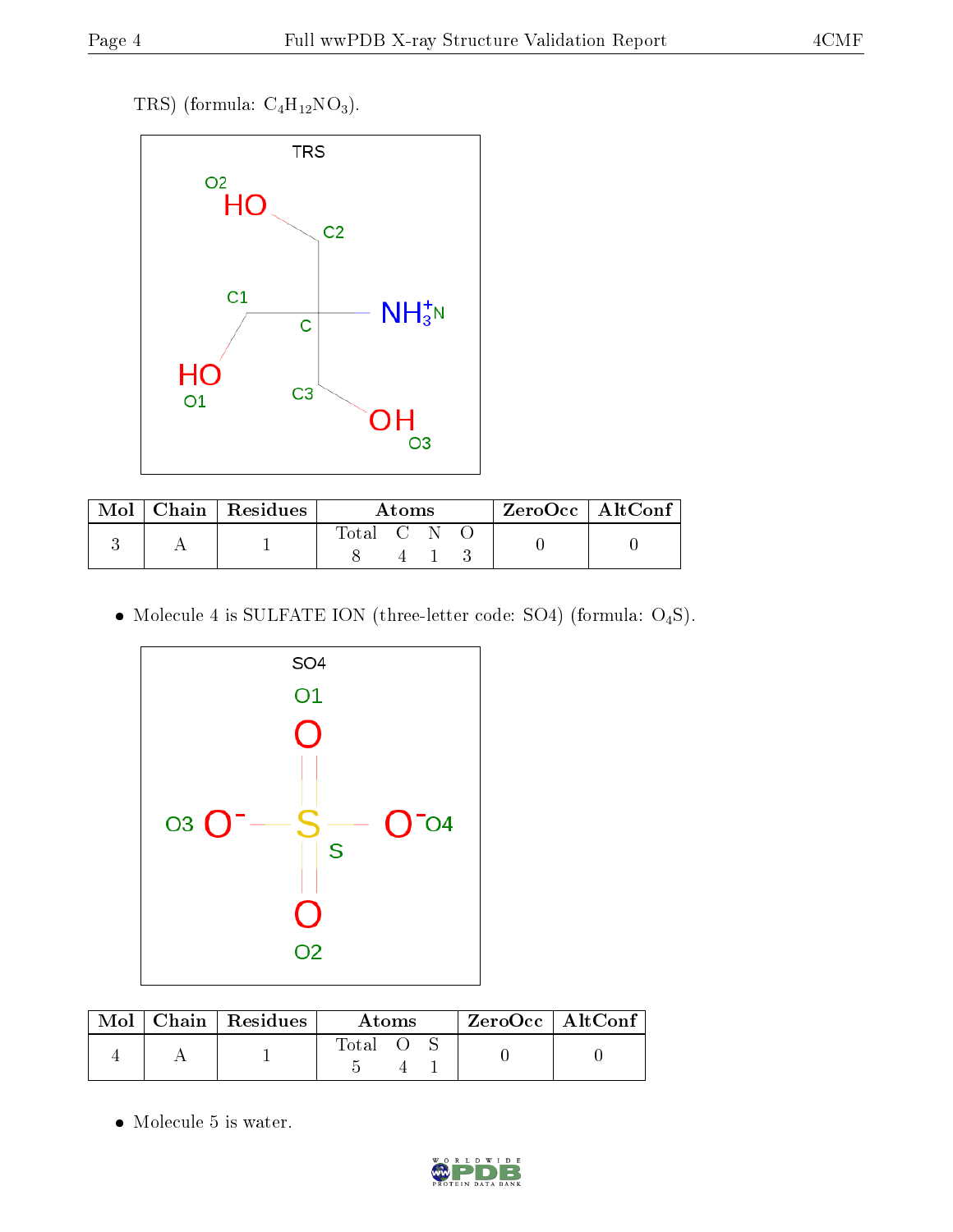|  | $Mol$   Chain   Residues | Atoms               | ZeroOcc   AltConf |  |
|--|--------------------------|---------------------|-------------------|--|
|  | 508                      | Total<br>508<br>508 |                   |  |

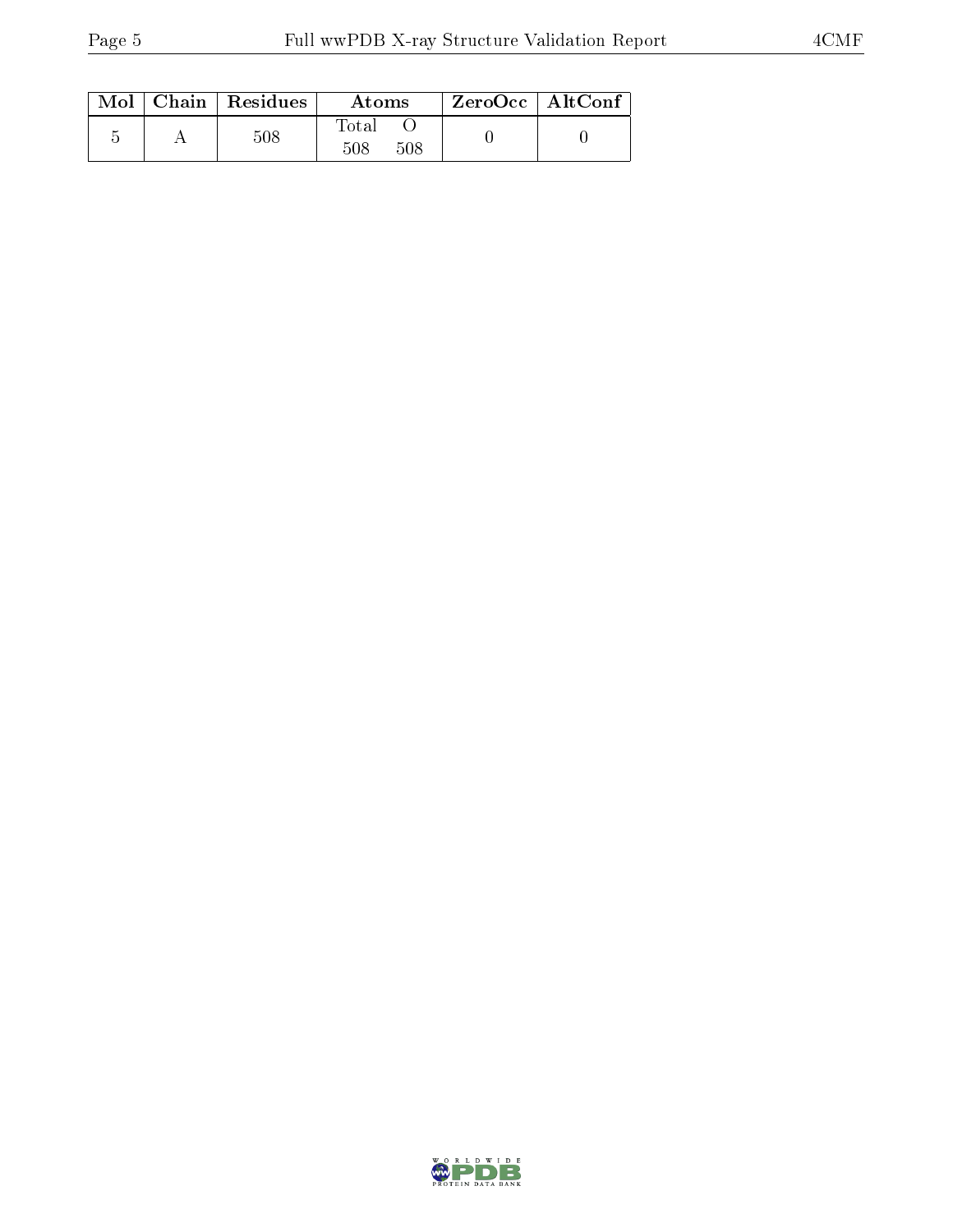## 3 Residue-property plots  $(i)$

These plots are drawn for all protein, RNA and DNA chains in the entry. The first graphic for a chain summarises the proportions of the various outlier classes displayed in the second graphic. The second graphic shows the sequence view annotated by issues in geometry and electron density. Residues are color-coded according to the number of geometric quality criteria for which they contain at least one outlier: green  $= 0$ , yellow  $= 1$ , orange  $= 2$  and red  $= 3$  or more. A red dot above a residue indicates a poor fit to the electron density (RSRZ  $> 2$ ). Stretches of 2 or more consecutive residues without any outlier are shown as a green connector. Residues present in the sample, but not in the model, are shown in grey.

• Molecule 1: AMINOTRANSFERASE



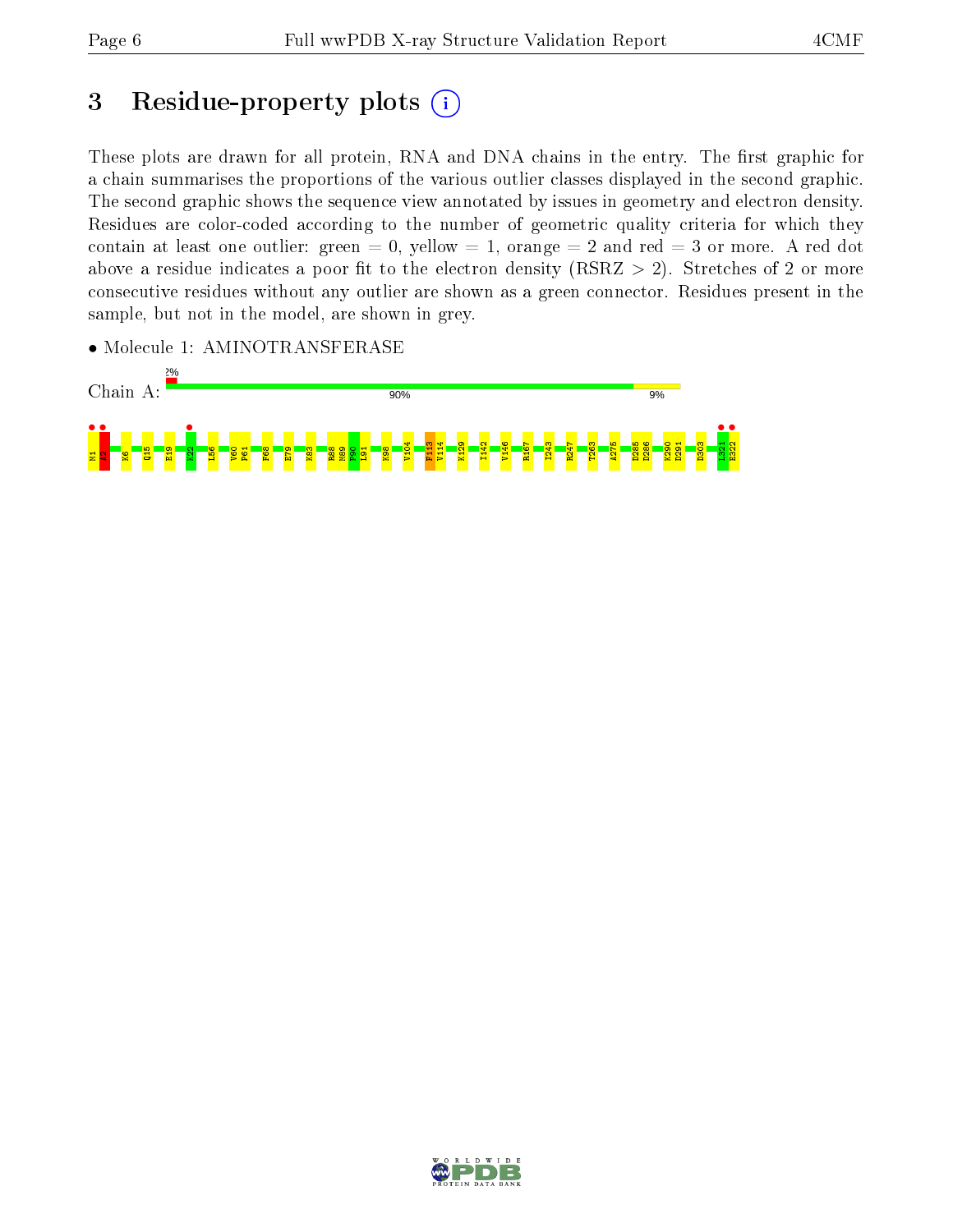## 4 Data and refinement statistics  $(i)$

| Property                                                         | Value                                           | Source                       |
|------------------------------------------------------------------|-------------------------------------------------|------------------------------|
| Space group                                                      | I 2 2 2                                         | Depositor                    |
| Cell constants                                                   | $100.34\text{\AA}$ 130.25Å<br>$61.73\text{\AA}$ | Depositor                    |
| a, b, c, $\alpha$ , $\beta$ , $\gamma$                           | $90.00^\circ$<br>$90.00^\circ$<br>$90.00^\circ$ |                              |
| Resolution $(A)$                                                 | $39.85 - 1.50$                                  | Depositor                    |
|                                                                  | $39.85 - 1.50$                                  | <b>EDS</b>                   |
| % Data completeness                                              | $99.9(39.85-1.50)$                              | Depositor                    |
| (in resolution range)                                            | 99.9 (39.85-1.50)                               | <b>EDS</b>                   |
| $R_{merge}$                                                      | 0.10                                            | Depositor                    |
| $\mathrm{R}_{sym}$                                               | (Not available)                                 | Depositor                    |
| $\sqrt{I/\sigma(I)} > 1$                                         | $3.28$ (at $1.50\text{\AA}$ )                   | Xtriage                      |
| Refinement program                                               | REFMAC 5.8.0049                                 | Depositor                    |
|                                                                  | 0.153<br>, 0.180                                | Depositor                    |
| $R, R_{free}$                                                    | $0.152$ ,<br>0.180                              | DCC                          |
| $R_{free}$ test set                                              | 3283 reflections $(5.07\%)$                     | wwPDB-VP                     |
| Wilson B-factor $(A^2)$                                          | 13.2                                            | Xtriage                      |
| Anisotropy                                                       | 0.833                                           | Xtriage                      |
| Bulk solvent $k_{sol}(\text{e}/\text{A}^3), B_{sol}(\text{A}^2)$ | $0.36$ , 56.8                                   | <b>EDS</b>                   |
| $L$ -test for twinning <sup>2</sup>                              | $< L >$ = 0.48, $< L2$ > = 0.31                 | Xtriage                      |
| Estimated twinning fraction                                      | No twinning to report.                          | $\overline{\text{X}}$ triage |
| $F_o, F_c$ correlation                                           | 0.97                                            | <b>EDS</b>                   |
| Total number of atoms                                            | 3305                                            | wwPDB-VP                     |
| Average B, all atoms $(A^2)$                                     | 19.0                                            | wwPDB-VP                     |

Xtriage's analysis on translational NCS is as follows: The largest off-origin peak in the Patterson function is  $4.99\%$  of the height of the origin peak. No significant pseudotranslation is detected.

<sup>&</sup>lt;sup>2</sup>Theoretical values of  $\langle |L| \rangle$ ,  $\langle L^2 \rangle$  for acentric reflections are 0.5, 0.333 respectively for untwinned datasets, and 0.375, 0.2 for perfectly twinned datasets.



<span id="page-6-1"></span><span id="page-6-0"></span><sup>1</sup> Intensities estimated from amplitudes.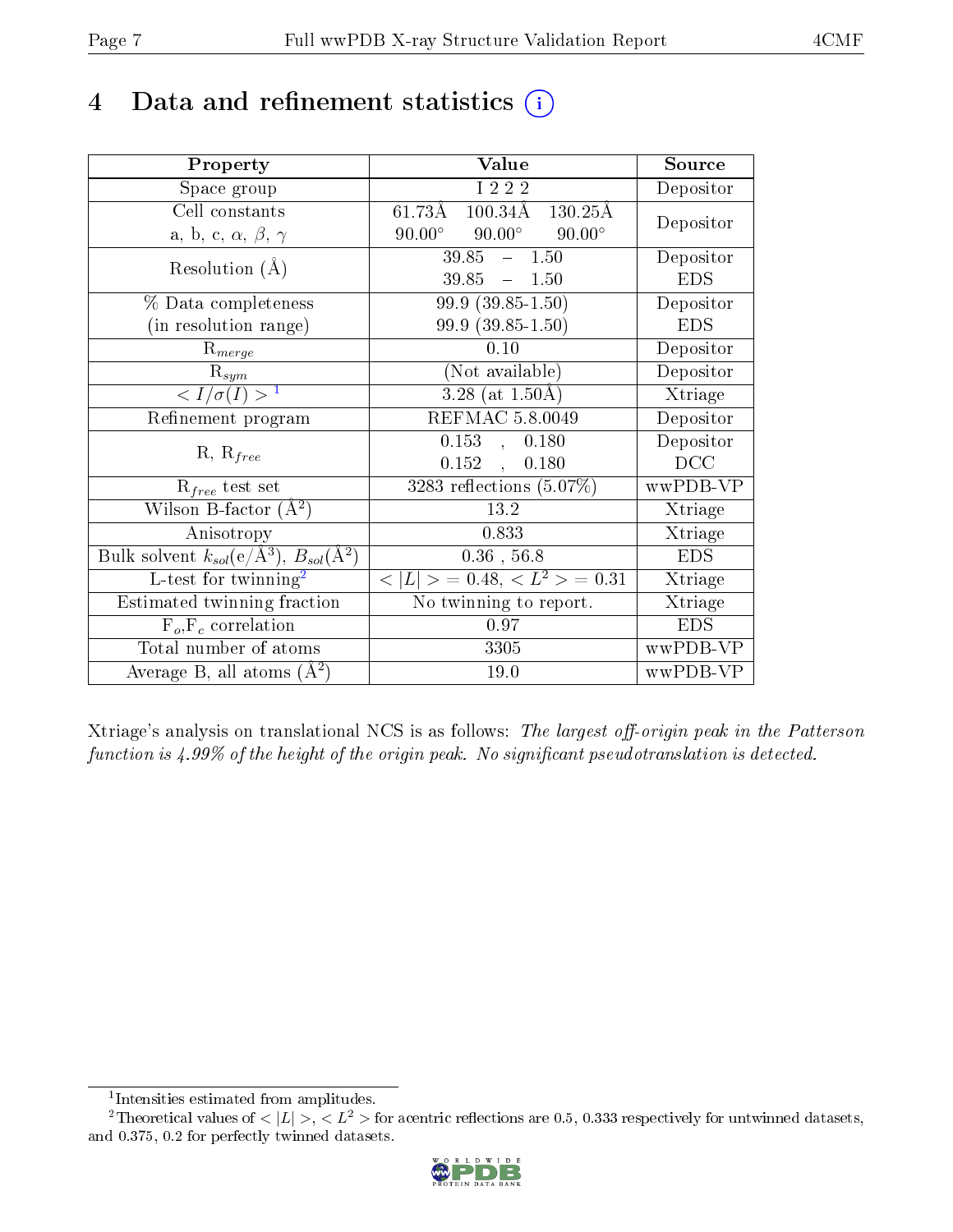# 5 Model quality  $(i)$

### 5.1 Standard geometry (i)

Bond lengths and bond angles in the following residue types are not validated in this section: TRS, PXG, SO4

The Z score for a bond length (or angle) is the number of standard deviations the observed value is removed from the expected value. A bond length (or angle) with  $|Z| > 5$  is considered an outlier worth inspection. RMSZ is the root-mean-square of all Z scores of the bond lengths (or angles).

| $Mol$   Chain |      | Bond lengths                            | Bond angles |                 |  |
|---------------|------|-----------------------------------------|-------------|-----------------|--|
|               |      | RMSZ $\mid \#  Z  > 5 \mid$ RMSZ $\mid$ |             | $\# Z  > 5$     |  |
|               | 0.58 | 0/2905                                  | 0.72        | $2/3931(0.1\%)$ |  |

Chiral center outliers are detected by calculating the chiral volume of a chiral center and verifying if the center is modelled as a planar moiety or with the opposite hand.A planarity outlier is detected by checking planarity of atoms in a peptide group, atoms in a mainchain group or atoms of a sidechain that are expected to be planar.

|  | $\mid$ Mol $\mid$ Chain $\mid$ #Chirality outliers $\mid$ #Planarity outliers $\mid$ |
|--|--------------------------------------------------------------------------------------|
|  |                                                                                      |

There are no bond length outliers.

All (2) bond angle outliers are listed below:

| Mol   Chain | Res   | Type | Atoms                            | Observed( $^{\circ}$ )   Ideal( $^{\circ}$ ) |            |
|-------------|-------|------|----------------------------------|----------------------------------------------|------------|
|             |       |      | $113[A]$   PHE   N-CA-CB   -5.75 | 100.25                                       | 110.60     |
|             | 113 B |      | $ $ PHE $ $ N-CA-CB $ $ -5.75    | 100.25                                       | $110.60\,$ |

There are no chirality outliers.

All (1) planarity outliers are listed below:

|  |     | $\sqrt{\text{Mol}}$   Chain   Res   Type   Group |
|--|-----|--------------------------------------------------|
|  | ALA | Peptide                                          |

### 5.2 Too-close contacts (i)

In the following table, the Non-H and H(model) columns list the number of non-hydrogen atoms and hydrogen atoms in the chain respectively. The H(added) column lists the number of hydrogen atoms added and optimized by MolProbity. The Clashes column lists the number of clashes within the asymmetric unit, whereas Symm-Clashes lists symmetry related clashes.

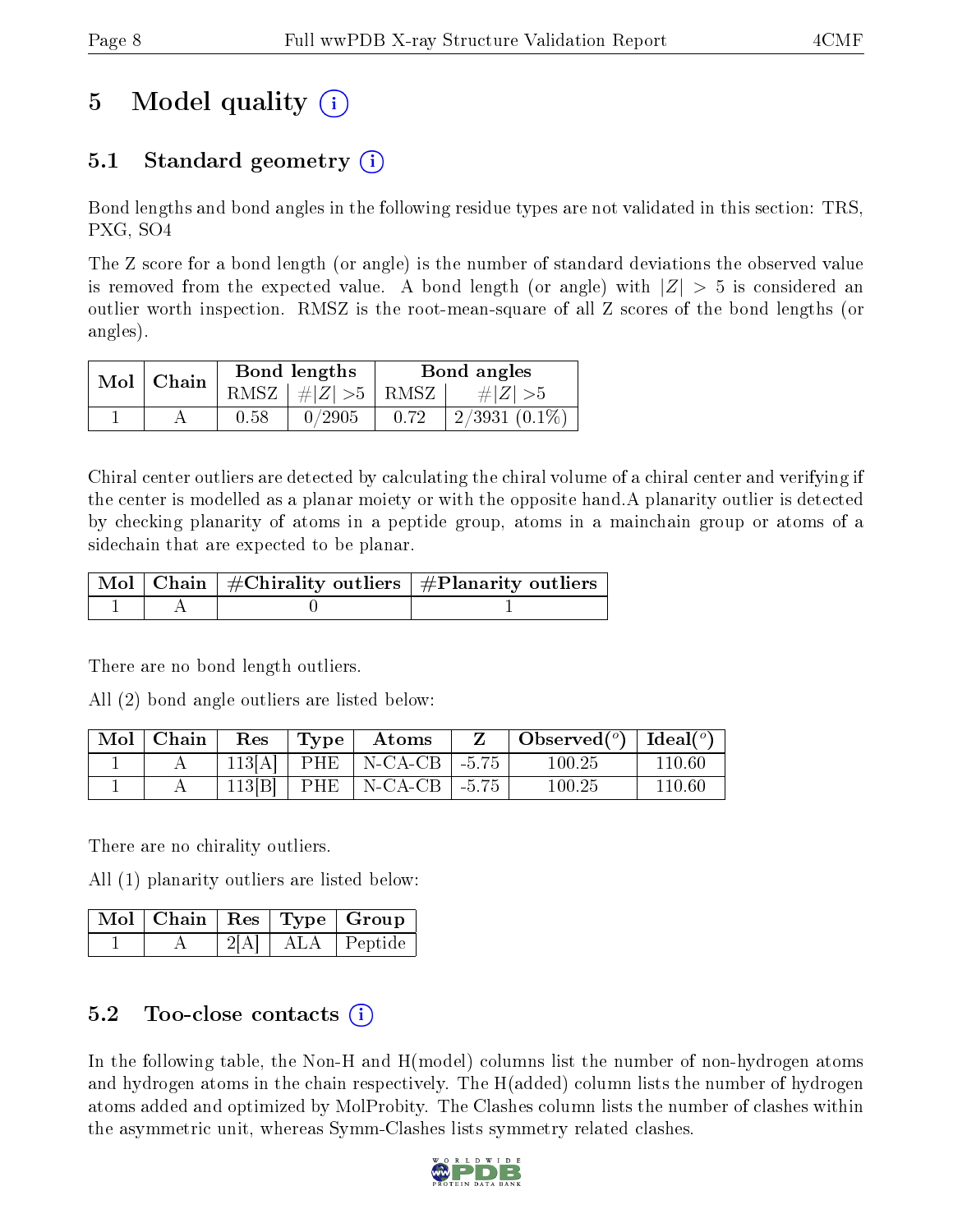|  |      | Mol   Chain   Non-H   $H (model)$   $H (added)$ |      |    | Clashes   Symm-Clashes |
|--|------|-------------------------------------------------|------|----|------------------------|
|  | 2756 |                                                 | 2873 | 59 |                        |
|  | 28   |                                                 |      |    |                        |
|  |      |                                                 |      |    |                        |
|  |      |                                                 |      |    |                        |
|  | 508  |                                                 |      | 20 |                        |
|  | 3305 |                                                 | 2885 |    |                        |

The all-atom clashscore is defined as the number of clashes found per 1000 atoms (including hydrogen atoms). The all-atom clashscore for this structure is 11.

All (60) close contacts within the same asymmetric unit are listed below, sorted by their clash magnitude.

| Atom-1                         | Atom-2                                    | Interatomic       | Clash           |
|--------------------------------|-------------------------------------------|-------------------|-----------------|
|                                |                                           | distance $(A)$    | overlap $(\AA)$ |
| 1:A:83[B]:LYS:NZ               | 1:A:88[B]:ARG:HH12                        | 1.28              | 1.31            |
| 1:A:247[A]:ARG:NH2             | 5:A:2426:HOH:O                            | 1.63              | 1.29            |
| 1:A:83[B]:LYS:CE               | 1:A:88[B]:ARG:HH12                        | $\overline{1.57}$ | 1.17            |
| 1:A:83[B]:LYS:NZ               | $1:A:88[\overline{B}]\overline{:ARG:NH1}$ | 1.98              | 1.09            |
| 1:A:79[B]:GLU:OE1              | 5:A:2200:HOH:O                            | $\overline{1.70}$ | 1.07            |
| $1:A:247\overline{[A]:ARG:CZ}$ | 5:A:2426:HOH:O                            | 1.97              | 1.04            |
| 1:A:113[B]:PHE:CE2             | 1:A:146:VAL:HB                            | 2.00              | 0.97            |
| 1:A:247[A]:ARG:NH1             | 5:A:2426:HOH:O                            | 1.92              | 0.96            |
| 1:A:83[B]:LYS:HE3              | 1:A:88[B]:ARG:HH22                        | 1.38              | 0.89            |
| 1:A:83[B]:LYS:HZ1              | 1:A:88[B]:ARG:NH1                         | 1.78              | 0.81            |
| 1:A:83[B]:LYS:HZ2              | 1:A:88[B]:ARG:NH1                         | 1.77              | 0.79            |
| 1:A:1[A]:MET:CA                | 5:A:2002:HOH:O                            | 2.25              | 0.79            |
| 1:A:83[B]:LYS:HE3              | 1:A:88[B]:ARG:HH12                        | 1.46              | 0.78            |
| 1:A:83[B]:LYS:CE               | 1:A:88[B]:ARG:NH1                         | 2.41              | 0.76            |
| 1:A:113[B]:PHE:CZ              | 1:A:275:ALA:HA                            | 2.22              | 0.74            |
| 1:A:83[B]:LYS:HE3              | 1:A:88[B]:ARG:NH2                         | 2.01              | 0.74            |
| 1:A:1[A].MET:N                 | 5:A:2002:HOH:O                            | 1.94              | 0.72            |
| 1:A:83[B]:LYS:HZ2              | 1:A:88[B]:ARG:HH12                        | 1.27              | 0.71            |
| 1:A:1[A]:MET:C                 | 5:A:2002:HOH:O                            | 2.29              | 0.70            |
| 1:A:83[B]:LYS:HE3              | 1:A:88[B]:ARG:NH1                         | 2.07              | 0.68            |
| 1:A:113[B]:PHE:HZ              | 1:A:275:ALA:HA                            | 1.56              | 0.67            |
| 1:A:1[A].MET:O                 | 5:A:2002:HOH:O                            | 2.10              | 0.67            |
| 1:A:247[B]:ARG:HA              | 1:A:247[B]:ARG:NE                         | 2.11              | 0.66            |
| 1:A:247[A]:ARG:NH2             | 5:A:2428:HOH:O                            | $\overline{2.34}$ | 0.59            |
| 1:A:113[B]:PHE:HZ              | 1:A:275:ALA:CA                            | 2.15              | 0.59            |
| 1:A:6[B]:LYS:HE2               | 1:A:6[B]:LYS:HA                           | 1.85              | 0.59            |
| 1:A:113[B]:PHE:HZ              | 1:A:275:ALA:CB                            | 2.15              | 0.58            |
| 1: A:15: GLN:O                 | 1:A:19[B]:GLU:HG2                         | 2.02              | 0.58            |
| 1:A:290[A]:LYS:HE3             | $5:A:\overline{2455:HOH O}$               | $\overline{2.02}$ | 0.57            |

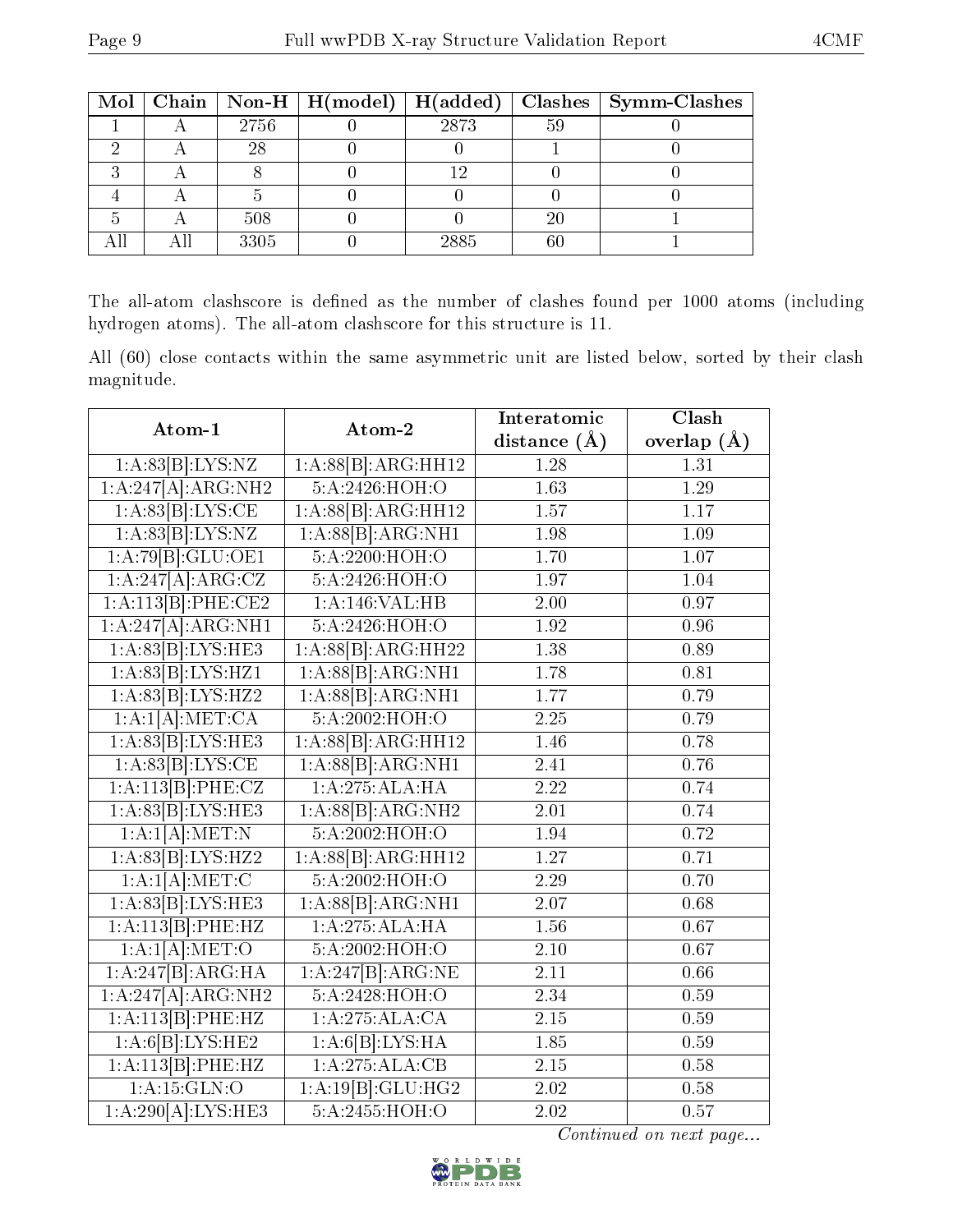| Atom-1                           | Atom-2                                 | Interatomic       | Clash             |
|----------------------------------|----------------------------------------|-------------------|-------------------|
|                                  |                                        | distance $(\AA)$  | overlap $(\AA)$   |
| 1:A:113[B]:PHE:CZ                | 1:A:275:ALA:CB                         | 2.87              | 0.56              |
| 1:A:113[B]:PHE:CZ                | 1:A:146:VAL:HB                         | $\overline{2.41}$ | 0.55              |
| 1:A:243:ILE:O                    | $1:A:247\overline{B1:ARG:HG2}$         | $2.06\,$          | 0.55              |
| 1:A:79[B]:GLU:CD                 | 5:A:2200:HOH:O                         | 2.33              | 0.55              |
| 1:A:83[B]:LYS:HE3                | 1:A:88[B]:ARG:CZ                       | 2.35              | 0.55              |
| 1:A:322:GLU:HG3                  | 5:A:2266:H <sub>0</sub> H <sub>1</sub> | 2.07              | 0.54              |
| 2:A:1323[B]:PXG:O8               | 5:A:2165:HOH:O                         | 2.19              | 0.53              |
| 1:A:129[B]:LYS:HD2               | 5:A:2289:HOH:O                         | 2.08              | 0.52              |
| 1:A:2[A]:ALA:CB                  | $1:A:303.\overline{ASP:O}$             | 2.57              | $\overline{0.51}$ |
| 1:A:113[B]:PHE:CZ                | 1:A:275:ALA:CA                         | 2.91              | 0.51              |
| 1:A:89[B]:MET:HG3                | 1: A:91: LEU:O                         | 2.11              | 0.50              |
| 1:A:83[B]:LYS:HG3                | 5:A:2207:HOH:O                         | 2.11              | 0.49              |
| 1:A:2[A].ALA:HB1                 | 1:A:303:ASP:O                          | 2.12              | 0.49              |
| 1:A:2[B]:ALA:HB3                 | 5:A:2004:HOH:O                         | 2.13              | 0.48              |
| 1:A:83[B]:LYS:HG2                | 1:A:88[B]:ARG:NH1                      | 2.27              | 0.48              |
| 1:A:243:ILE:O                    | 1:A:247[A]:ARG:HD2                     | 2.15              | 0.47              |
| 1:A:290[A]:LYS:HB3               | 1:A:291:ASP:H                          | 1.55              | 0.46              |
| 1:A:2[B]:ALA:HB2                 | 5:A:2002:HOH:O                         | 2.15              | 0.46              |
| 1:A:247[B]:ARG:NE                | 1:A:247[B]:ARG:CA                      | 2.78              | 0.46              |
| 1: A:98: LYS: NZ                 | 5:A:2260:HOH:O                         | 2.49              | 0.45              |
| 1:A:61:PRO:HD2                   | 1:A:114[A]:VAL:O                       | 2.18              | 0.44              |
| 1:A:1[A]:MET:HB2                 | 1:A:2[A]:ALA:H                         | 1.49              | 0.43              |
| 1:A:60:VAL:HG13                  | 1:A:114[B]:VAL:O                       | 2.19              | 0.42              |
| $1:A:1\overline{14[A]:VAL:HG22}$ | 1:A:142[A]:ILE:HG22                    | 2.01              | 0.41              |
| 1:A:104:VAL:HA                   | 1:A:142[A]:ILE:CD1                     | 2.50              | 0.41              |
| 1:A:2[A].ALA:HB3                 | 5:A:2003:HOH:O                         | 2.19              | 0.41              |
| 1:A:56:LEU:HD12                  | 1: A:56: LEU: C                        | 2.40              | 0.41              |
| 1:A:285:ASP:O                    | 1:A:286[A]:ASP:HB2                     | 2.21              | 0.41              |
| 1:A:247[A]:ARG:NH1               | 5:A:2427:HOH:O                         | 2.41              | 0.41              |

Continued from previous page...

All (1) symmetry-related close contacts are listed below. The label for Atom-2 includes the symmetry operator and encoded unit-cell translations to be applied.

| Atom-1         | Atom-2                        | Interatomic<br>distance (A) | $\cap$ lash<br>overlap (A) |
|----------------|-------------------------------|-----------------------------|----------------------------|
| 5:A:2341:HOH:O | $\pm$ 5:A:2341:HOH:O[2<br>445 | .94                         | .26                        |

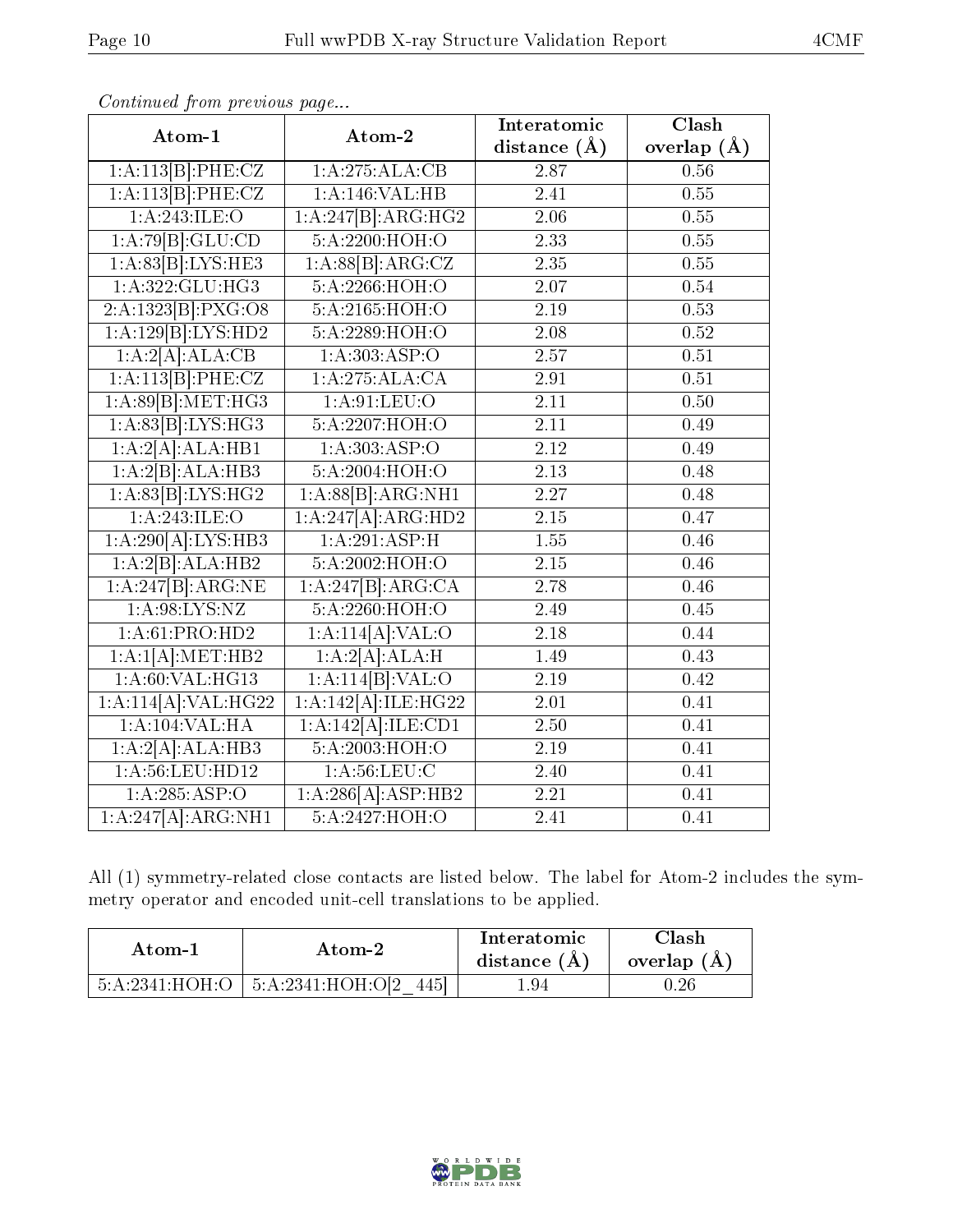### 5.3 Torsion angles (i)

#### 5.3.1 Protein backbone  $(i)$

In the following table, the Percentiles column shows the percent Ramachandran outliers of the chain as a percentile score with respect to all X-ray entries followed by that with respect to entries of similar resolution.

The Analysed column shows the number of residues for which the backbone conformation was analysed, and the total number of residues.

| Mol   Chain | Analysed                                 |  |          | Favoured   Allowed   Outliers   Percentiles |
|-------------|------------------------------------------|--|----------|---------------------------------------------|
|             | $353/322$ (110\%)   345 (98\%)   6 (2\%) |  | $2(1\%)$ | $\boxed{25}$ $\boxed{7}$                    |

All (2) Ramachandran outliers are listed below:

| $\operatorname{Mol}$ | Chain | Res | vpe |
|----------------------|-------|-----|-----|
|                      |       |     |     |
|                      |       |     |     |

#### 5.3.2 Protein sidechains  $(i)$

In the following table, the Percentiles column shows the percent sidechain outliers of the chain as a percentile score with respect to all X-ray entries followed by that with respect to entries of similar resolution.

The Analysed column shows the number of residues for which the sidechain conformation was analysed, and the total number of residues.

| $Mol$   Chain | Analysed                       | Rotameric   Outliers   Percentiles |          |    |    |
|---------------|--------------------------------|------------------------------------|----------|----|----|
|               | $305/272$ (112\%)   301 (99\%) |                                    | $4(1\%)$ | 69 | 44 |

All (4) residues with a non-rotameric sidechain are listed below:

| Mol | Chain | Res    | Type        |
|-----|-------|--------|-------------|
|     |       | 68     | <b>PHE</b>  |
|     |       | 167    | ${\rm ARG}$ |
|     |       | 263[A] | THR         |
|     |       | 263 B  | THR         |

Some sidechains can be flipped to improve hydrogen bonding and reduce clashes. All (1) such sidechains are listed below:

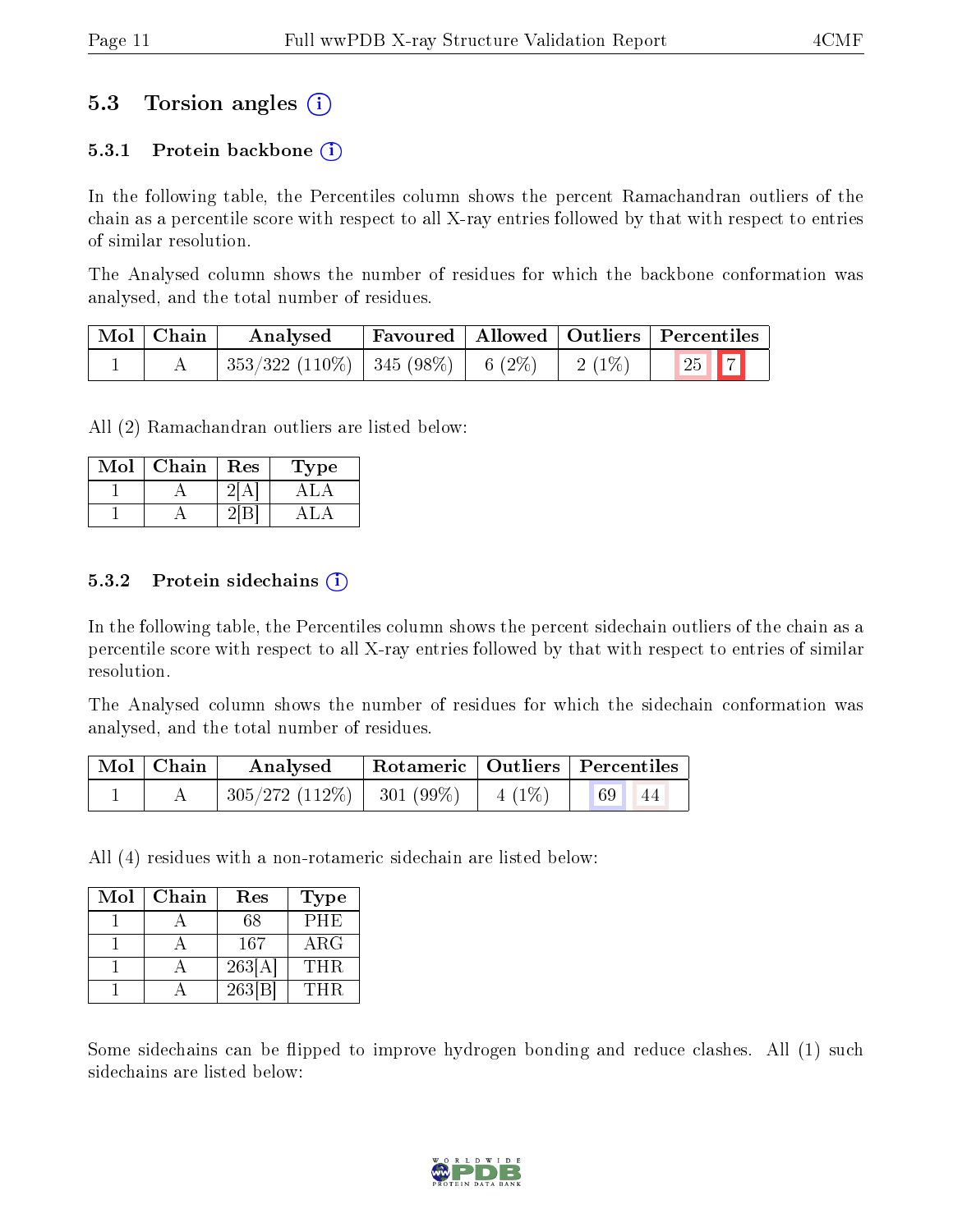| Mol | $\mid$ Chain $\mid$ Res | Type   |
|-----|-------------------------|--------|
|     |                         | . 21 . |

#### 5.3.3 RNA  $(i)$

There are no RNA molecules in this entry.

#### 5.4 Non-standard residues in protein, DNA, RNA chains (i)

There are no non-standard protein/DNA/RNA residues in this entry.

#### 5.5 Carbohydrates (i)

There are no carbohydrates in this entry.

#### 5.6 Ligand geometry (i)

4 ligands are modelled in this entry.

In the following table, the Counts columns list the number of bonds (or angles) for which Mogul statistics could be retrieved, the number of bonds (or angles) that are observed in the model and the number of bonds (or angles) that are dened in the Chemical Component Dictionary. The Link column lists molecule types, if any, to which the group is linked. The Z score for a bond length (or angle) is the number of standard deviations the observed value is removed from the expected value. A bond length (or angle) with  $|Z| > 2$  is considered an outlier worth inspection. RMSZ is the root-mean-square of all Z scores of the bond lengths (or angles).

| Mol            | Type       | Chain | Res     | Link                     | Bond lengths |      |                   | Bond angles |      |                         |
|----------------|------------|-------|---------|--------------------------|--------------|------|-------------------|-------------|------|-------------------------|
|                |            |       |         |                          | Counts       | RMSZ | # $ Z  > 2$       | Counts      | RMSZ | # $ Z  > 2$             |
| $\overline{2}$ | PXG        | А     | 1323 B  | $\sim$                   | 24, 26, 26   | 2.14 | $(16\%)$<br>$4^-$ | 32, 37, 37  | 1.69 | (21%)                   |
| 3              | TRS        |       | 1324    | $\overline{\phantom{a}}$ | 7,7,7        | 0.36 |                   | 9.9.9       | 0.68 |                         |
| $\overline{2}$ | <b>PXG</b> | А     | 1323[A] | $\sim$                   | 24, 26, 26   | 2.08 | $(16\%)$          | 32,37,37    | 1.74 | (25%)<br>8 <sub>1</sub> |
|                | SO4        |       | 1325    | ÷                        | 4.4.4        | 0.26 |                   | 6.6.6       | 0.27 |                         |

In the following table, the Chirals column lists the number of chiral outliers, the number of chiral centers analysed, the number of these observed in the model and the number defined in the Chemical Component Dictionary. Similar counts are reported in the Torsion and Rings columns. '-' means no outliers of that kind were identified.

|            | $\vert$ Mol $\vert$ Type $\vert$ Chain $\vert$ Res |        |        | $ $ Link $ $ Chirals | <b>Torsions</b>          | Rings |
|------------|----------------------------------------------------|--------|--------|----------------------|--------------------------|-------|
| $\rm P XG$ |                                                    | 1323 B | $\sim$ |                      | $1/11/15/15$   $0/2/2/2$ |       |

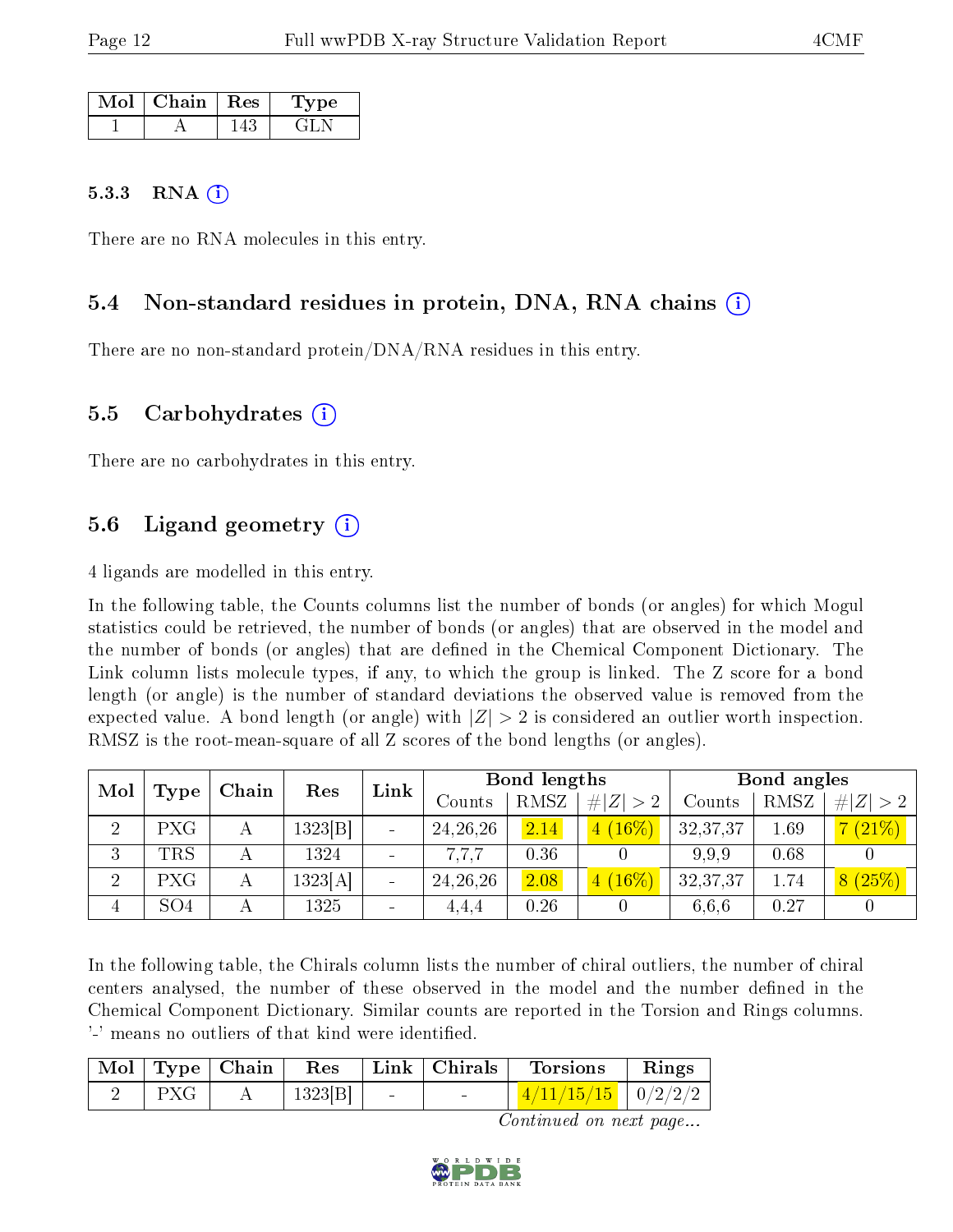Continued from previous page...

| Mol |            | Type   Chain | Res     |        | Link   Christmas         | <b>Torsions</b> | Rings          |
|-----|------------|--------------|---------|--------|--------------------------|-----------------|----------------|
|     | TRS        |              | 1324    | $\sim$ | <b>Contract Contract</b> | 6/9/9/9         |                |
|     | <b>PXG</b> |              | 1323[A] | $\sim$ | $\sim$                   | 4/11/15/15      | $\mid 0/2/2/2$ |

All (8) bond length outliers are listed below:

| Mol            | Chain | Res     | <b>Type</b> | Atoms   | Z    | Observed $(A)$ | $Ideal(\AA)$ |
|----------------|-------|---------|-------------|---------|------|----------------|--------------|
| $\overline{2}$ | А     | 1323 B  | <b>PXG</b>  | $C3-C2$ | 7.03 | 1.47           | 1.40         |
| $\overline{2}$ | А     | 1323[A] | <b>PXG</b>  | $C3-C2$ | 7.03 | 1.47           | 1.40         |
| $\overline{2}$ | А     | 1323 B  | <b>PXG</b>  | $C3-C4$ | 4.46 | 1.46           | 1.40         |
| $\overline{2}$ | А     | 1323[A] | <b>PXG</b>  | $C3-C4$ | 4.46 | 1.46           | 1.40         |
| $\overline{2}$ | А     | 1323 B  | <b>PXG</b>  | $C5-C4$ | 3.95 | 1.46           | 1.40         |
| $\overline{2}$ | А     | 1323[A] | <b>PXG</b>  | $C5-C4$ | 3.95 | 1.46           | 1.40         |
| $\overline{2}$ | А     | 1323 B  | <b>PXG</b>  | $C8-C7$ | 3.80 | 1.51           | 1.47         |
| $\overline{2}$ | А     | 1323[A] | <b>PXG</b>  | $C8-C7$ | 2.89 | 1.50           | 1.47         |

All (15) bond angle outliers are listed below:

| Mol            | Chain | Res     | <b>Type</b> | Atoms       | Z       | Observed $(°)$ | Ideal $(°)$ |
|----------------|-------|---------|-------------|-------------|---------|----------------|-------------|
| 2              | А     | 1323[B] | <b>PXG</b>  | $C4A-C4-C3$ | 4.46    | 124.82         | 120.04      |
| $\overline{2}$ | А     | 1323[A] | <b>PXG</b>  | $C4A-C4-C3$ | 4.46    | 124.82         | 120.04      |
| $\overline{2}$ | А     | 1323 B  | <b>PXG</b>  | $C6-C5-C4$  | 3.08    | 120.30         | 118.12      |
| $\overline{2}$ | А     | 1323[A] | <b>PXG</b>  | $C6-C5-C4$  | 3.08    | 120.30         | 118.12      |
| $\overline{2}$ | А     | 1323[A] | <b>PXG</b>  | $C9-C8-C7$  | $-2.88$ | 116.57         | 120.36      |
| $\overline{2}$ | А     | 1323 B  | <b>PXG</b>  | $C4-C4A-N9$ | 2.87    | 116.99         | 110.83      |
| $\overline{2}$ | А     | 1323[A] | <b>PXG</b>  | $C4-C4A-N9$ | 2.87    | 116.99         | 110.83      |
| $\overline{2}$ | А     | 1323 B  | <b>PXG</b>  | $O3-C3-C2$  | 2.51    | 122.97         | 117.49      |
| $\overline{2}$ | А     | 1323[A] | <b>PXG</b>  | $O3-C3-C2$  | 2.51    | 122.97         | 117.49      |
| $\overline{2}$ | А     | 1323 B  | <b>PXG</b>  | $C6-N1-C2$  | 2.33    | 123.48         | 119.17      |
| $\overline{2}$ | А     | 1323[A] | <b>PXG</b>  | $C6-N1-C2$  | 2.33    | 123.48         | 119.17      |
| $\overline{2}$ | А     | 1323 B  | <b>PXG</b>  | C13-C8-C7   | $-2.23$ | 117.38         | 120.37      |
| $\overline{2}$ | А     | 1323[A] | <b>PXG</b>  | C13-C8-C7   | 2.15    | 123.26         | 120.37      |
| $\overline{2}$ | А     | 1323 B  | <b>PXG</b>  | $C4A-C4-C5$ | $-2.00$ | 117.49         | 119.71      |
| $\overline{2}$ | А     | 1323[A] | PXG         | $C4A-C4-C5$ | $-2.00$ | 117.49         | 119.71      |

There are no chirality outliers.

All (14) torsion outliers are listed below:

| Mol   Chain | Res     | Type       | Atoms           |
|-------------|---------|------------|-----------------|
|             | 1323 B  | <b>PXG</b> | $C5-C4-C4A-N9$  |
|             | 1323[A] | PXG        | $C5-C4-C4A-N9$  |
|             | 1323[B] | PXG        | $C9-C10-N9-C4A$ |

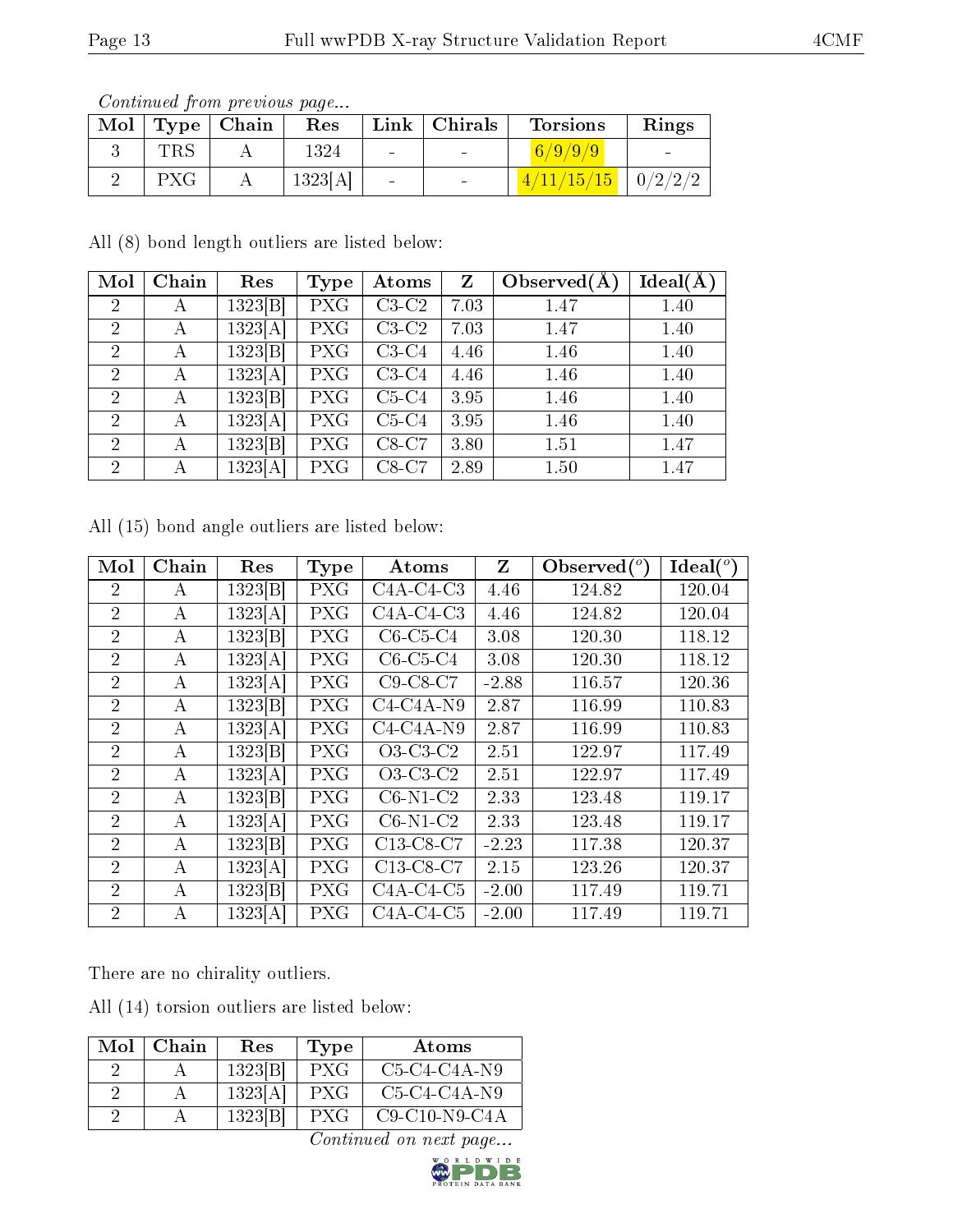| Mol            | Chain | Res     | Type       | Atoms           |
|----------------|-------|---------|------------|-----------------|
| 2              | А     | 1323[A] | PXG        | $C9-C10-N9-C4A$ |
| $\overline{2}$ | А     | 1323[B] | PXG        | C11-C10-N9-C4A  |
| $\overline{2}$ | А     | 1323[A] | PXG        | C11-C10-N9-C4A  |
| $\overline{2}$ | А     | 1323[B] | PXG        | $C3-C4-C4A-N9$  |
| $\overline{2}$ | А     | 1323[A] | PXG        | $C3-C4-C4A-N9$  |
| 3              | А     | 1324    | <b>TRS</b> | $C2-C1-01$      |
| 3              | А     | 1324    | <b>TRS</b> | $C3-C-C1-O1$    |
| 3              | A     | 1324    | <b>TRS</b> | $C3-C-C2-O2$    |
| 3              | А     | 1324    | <b>TRS</b> | $N-C-C2-O2$     |
| 3              | Α     | 1324    | <b>TRS</b> | $C1-C-C2-O2$    |
| 3              | А     | 1324    | <b>TRS</b> | $N$ -C-C1-O1    |

Continued from previous page...

There are no ring outliers.

1 monomer is involved in 1 short contact:

| $\mathrm{Mol}\mid\mathrm{Chain}$ | $\operatorname{Res}$ |  | $\mid$ Type $\mid$ Clashes $\mid$ Symm-Clashes |
|----------------------------------|----------------------|--|------------------------------------------------|
|                                  | $1323 B $ PXG        |  |                                                |

The following is a two-dimensional graphical depiction of Mogul quality analysis of bond lengths, bond angles, torsion angles, and ring geometry for all instances of the Ligand of Interest. In addition, ligands with molecular weight > 250 and outliers as shown on the validation Tables will also be included. For torsion angles, if less then 5% of the Mogul distribution of torsion angles is within 10 degrees of the torsion angle in question, then that torsion angle is considered an outlier. Any bond that is central to one or more torsion angles identified as an outlier by Mogul will be highlighted in the graph. For rings, the root-mean-square deviation (RMSD) between the ring in question and similar rings identified by Mogul is calculated over all ring torsion angles. If the average RMSD is greater than 60 degrees and the minimal RMSD between the ring in question and any Mogul-identified rings is also greater than 60 degrees, then that ring is considered an outlier. The outliers are highlighted in purple. The color gray indicates Mogul did not find sufficient equivalents in the CSD to analyse the geometry.

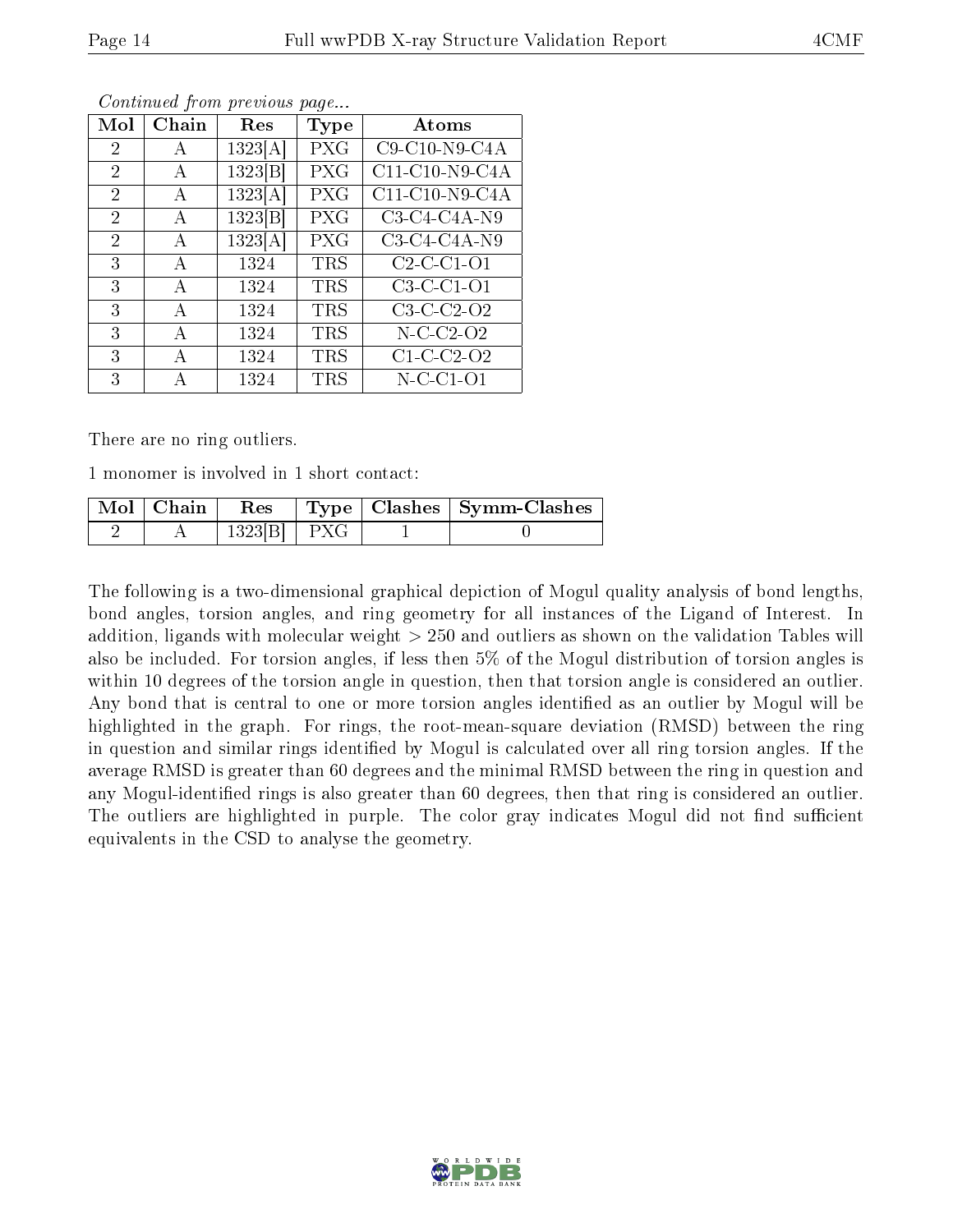

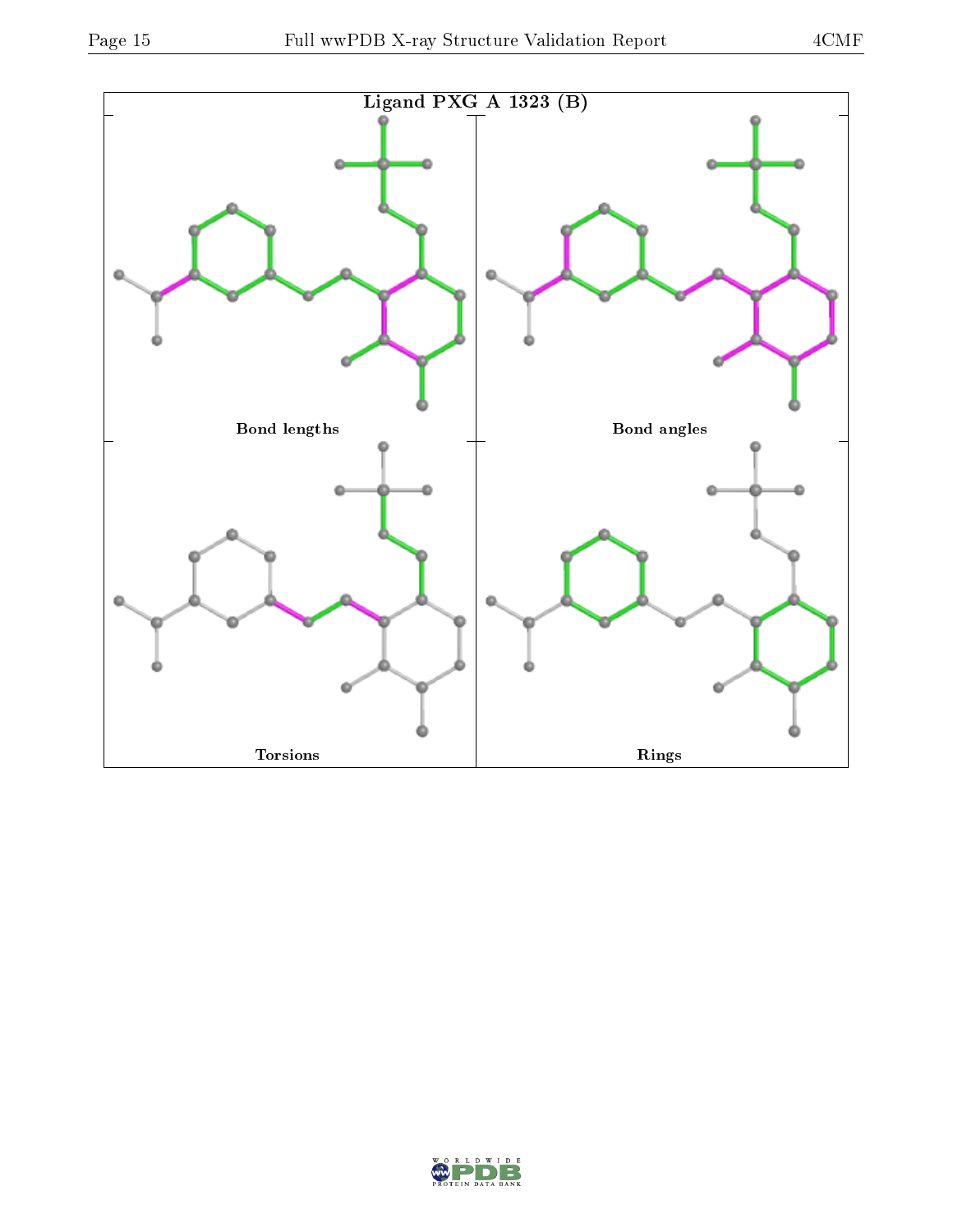

### 5.7 [O](https://www.wwpdb.org/validation/2017/XrayValidationReportHelp#nonstandard_residues_and_ligands)ther polymers (i)

There are no such residues in this entry.

### 5.8 Polymer linkage issues (i)

There are no chain breaks in this entry.

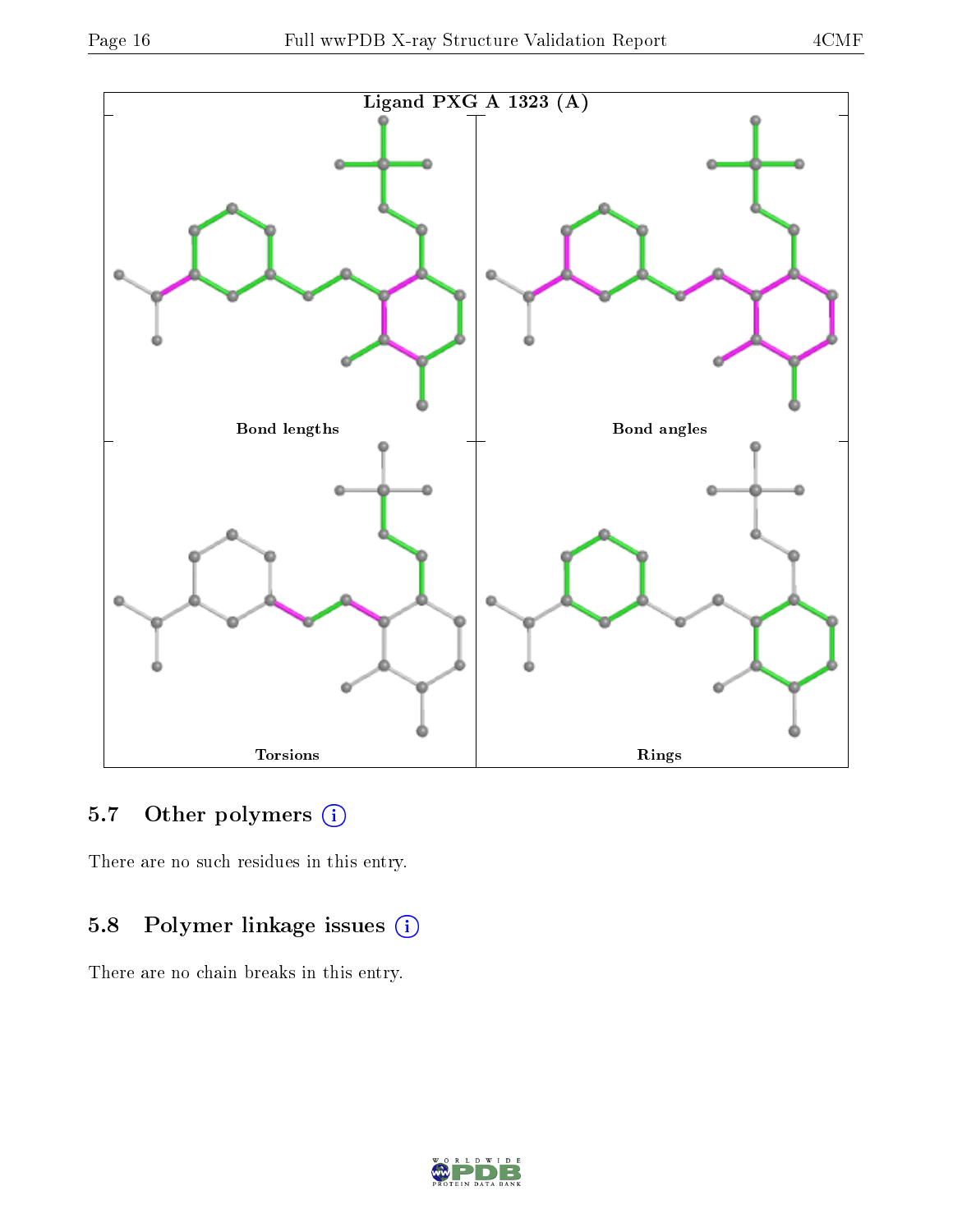## 6 Fit of model and data  $\left( \cdot \right)$

### 6.1 Protein, DNA and RNA chains (i)

In the following table, the column labelled  $#RSRZ>2'$  contains the number (and percentage) of RSRZ outliers, followed by percent RSRZ outliers for the chain as percentile scores relative to all X-ray entries and entries of similar resolution. The OWAB column contains the minimum, median,  $95<sup>th</sup>$  percentile and maximum values of the occupancy-weighted average B-factor per residue. The column labelled  $Q< 0.9$  lists the number of (and percentage) of residues with an average occupancy less than 0.9.

| Mol   Chain | Analysed       | ${ <\hspace{-1.5pt} {\rm RSRZ} \hspace{-1.5pt}>}$ | $\#\text{RSRZ}\text{>2}$ | $\mid$ OWAB(Å <sup>2</sup> ) $\mid$ Q<0.9 $\mid$ |  |
|-------------|----------------|---------------------------------------------------|--------------------------|--------------------------------------------------|--|
|             | 322/322 (100%) | $-0.31$                                           |                          |                                                  |  |

All (5) RSRZ outliers are listed below:

| Mol | Chain | Res   | <b>Type</b> | <b>RSRZ</b> |
|-----|-------|-------|-------------|-------------|
|     |       |       | <b>MET</b>  | 7.2         |
|     |       | 2IA   | <b>ALA</b>  | 7.1         |
|     |       | 321   | LEU         | 3.3         |
|     |       | 22[A] | <b>LYS</b>  | 2.7         |
|     |       | 322   | GLU         | 2.5         |

### 6.2 Non-standard residues in protein, DNA, RNA chains (i)

There are no non-standard protein/DNA/RNA residues in this entry.

#### 6.3 Carbohydrates (i)

There are no carbohydrates in this entry.

### 6.4 Ligands  $(i)$

In the following table, the Atoms column lists the number of modelled atoms in the group and the number defined in the chemical component dictionary. The B-factors column lists the minimum, median,  $95<sup>th</sup>$  percentile and maximum values of B factors of atoms in the group. The column labelled  $Q< 0.9$ ' lists the number of atoms with occupancy less than 0.9.

| Mol |     | $\mid$ Type $\mid$ Chain | Res    |       |      |      | Atoms   RSCC   RSR   B-factors $(A^2)$ | $\mid \text{Q} {<} 0.9$ |
|-----|-----|--------------------------|--------|-------|------|------|----------------------------------------|-------------------------|
|     | TRS |                          | 1324   |       | 0.86 | 0.18 | 18,38,39,41                            |                         |
|     | PXG |                          | 1323 B | 25/25 | 0.98 | 0.09 | 10,12,30,32                            |                         |

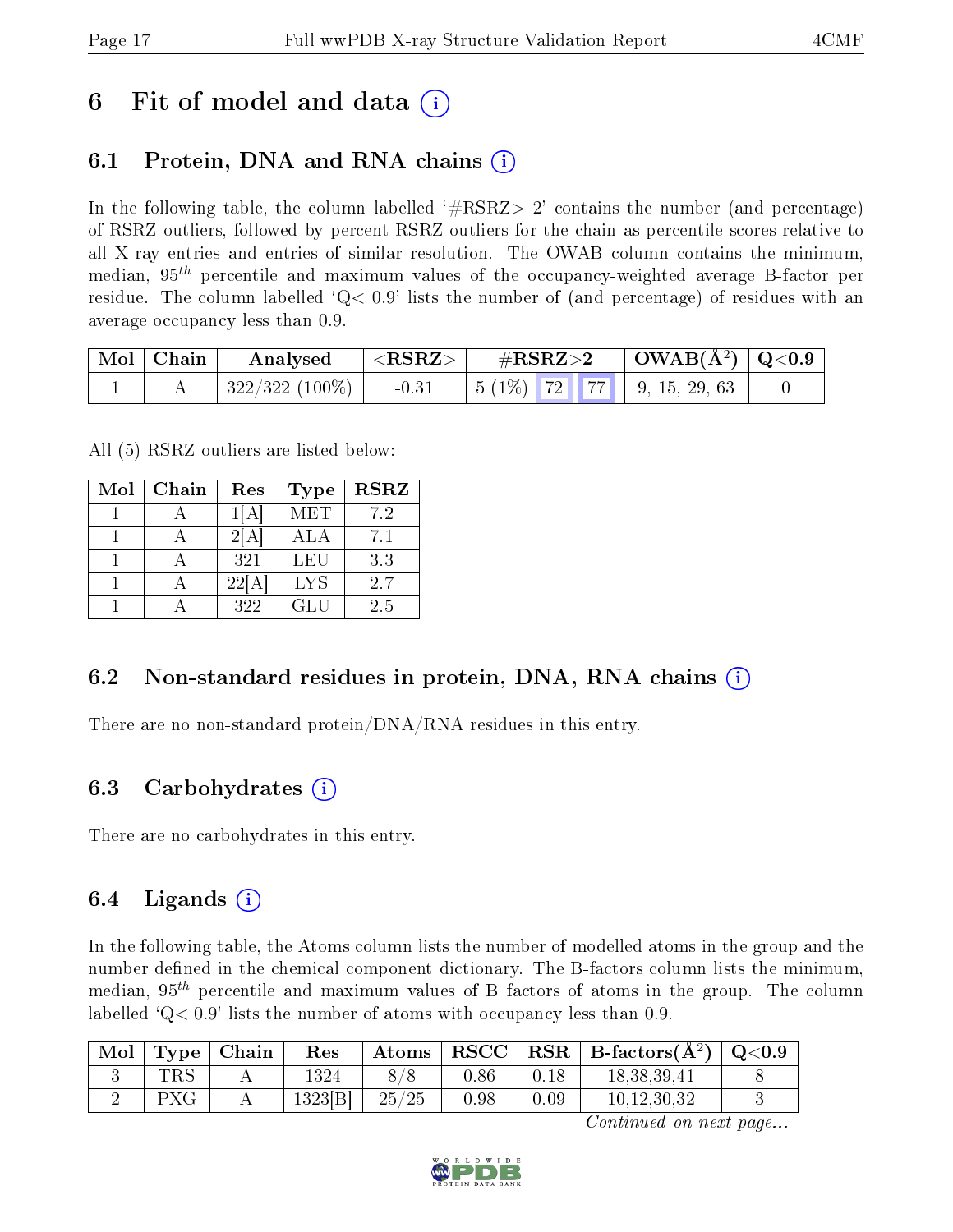Continued from previous page...

| Mol |     | Type   Chain | Res      | Atoms | $\mid$ RSCC $\mid$ |      | $ $ RSR $ $ B-factors( $A2$ ) | $\mid \text{Q} {<} 0.9$ |
|-----|-----|--------------|----------|-------|--------------------|------|-------------------------------|-------------------------|
|     | PXG |              | 1323[A]  | 25/25 | 0.98               | 0.09 | 10.12.51.62                   |                         |
|     | SO4 |              | $1325\,$ |       | 0.99               | 0.15 | 17, 18, 22, 25                |                         |

The following is a graphical depiction of the model fit to experimental electron density of all instances of the Ligand of Interest. In addition, ligands with molecular weight  $> 250$  and outliers as shown on the geometry validation Tables will also be included. Each fit is shown from different orientation to approximate a three-dimensional view.